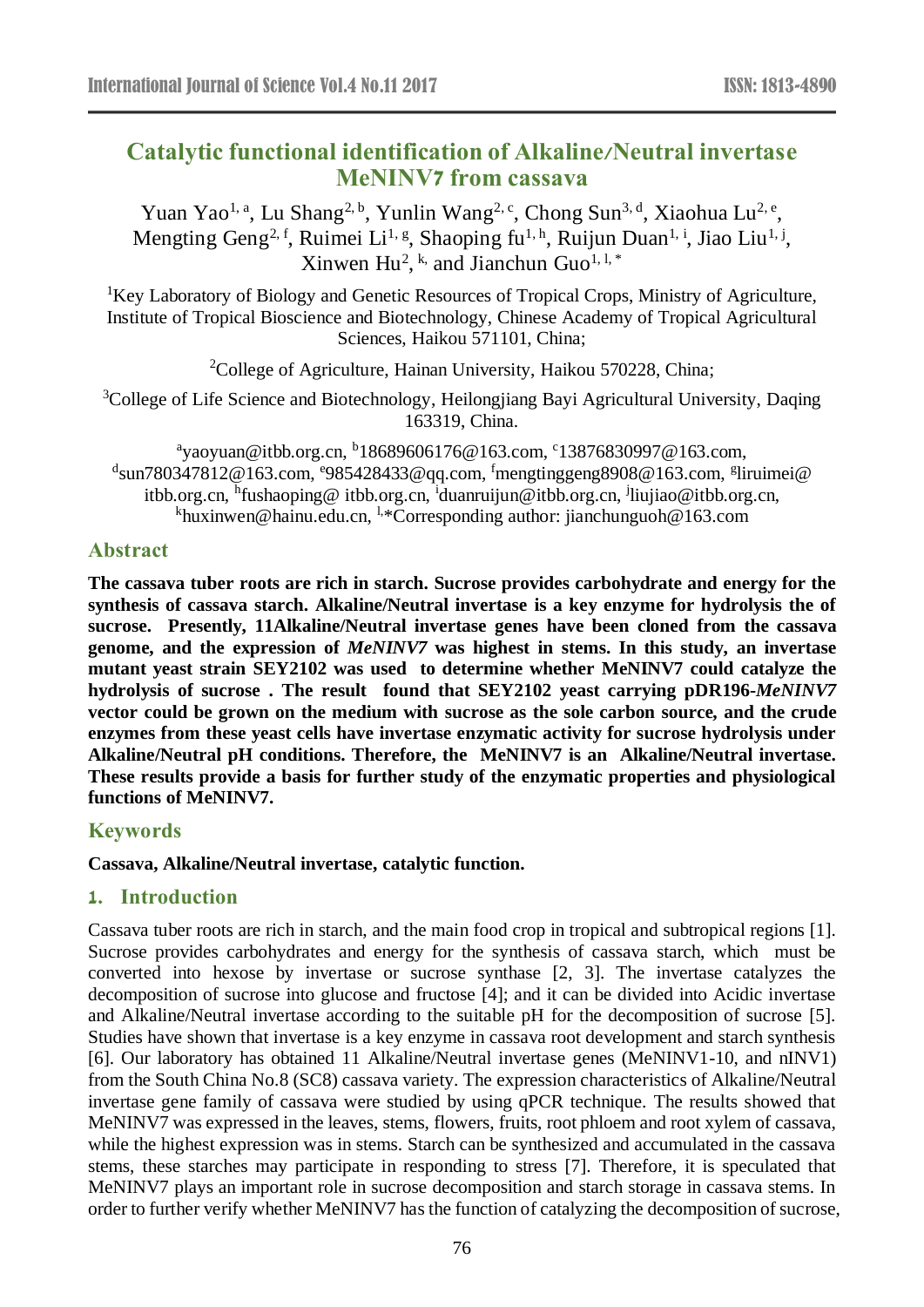MeNINV7 is linked to pDR196 yeast expression vector and transferred into invertase mutant yeast strain SEY2102 for functional complementation experiment. This study will lay a foundation for further analysis of the physiological functions of MeNINV7 in sucrose decomposition and starch storage in cassava stems.

## **2. Materials and Methods**

#### **2.1 Materials**

The DH5α strain of Escherichia coli used in this experiment was stored in our laboratory. The invertase mutant yeast strain SEY2102 was kindly provided by Jie Liu (Northwest A&F University).

#### **2.2 Construction of Yeast Expression Recombinant Vector**

A yeast shuttle vector, pDR196, containing the URA3 gene as a selective marker was used to express the cDNA of MeNINV7 in SEY2102 yeast cells. The cDNA was inserted as a Pst I/Sal I fragment into the Pst I/Sal I sites within pDR196, and transformed into E. coli. The result vector was verified (sequencing analysis and restriction enzyme digestion) and designated as pDR196-MeNINV7. Yeast transformations were carried out by using lithium acetate method and verified by PCR.

#### **2.3 Yeast Complementation**

The SEY2102 yeast cells containing the pDR196 or pDR196-MeNINV7 were grown on YPD medium. The selective media for uracil auxotrophic growth of the transformed colonies were SD media (lacking uracil) containing 2% of either sucrose or fructose as a sole carbon source. The yeast cells were grown on the selective media for 3 days under 30 °C to observe its growth. The SEY2102 yeast cells without any transformed vector and the SEY2102 transformed with pDR196 vector served as the controls.

#### **2.4 Identify Enzymatic Activity of MeNINV7**

The SEY2102 yeast cells transformed with either pDR196 or pDR196-MeNINV7, or without any transformation were harvested and broken by vortexing with glass beads at 4°C. Lysates were centrifuged and the supernatant was used as a crude enzyme to identify the Alkaline/Neutral invertase activity by measure reducing sugars using the 3,5-dini-trosalicylic acid (DNS) method according to Jie Liu et al [8].

## **3. Results**

#### **3.1 Construction of Yeast Expression Vector pDR196-MeNINV7**

In order to construct yeast expression vector, the pMD18T-MeNINV7 plasmid was used as template to carry out PCR amplification with primers (content restriction sites Pst I and Sal I) to obtain the cDNA coding region of MeNINV7 gene. The results of electrophoresis showed that the size of the amplified fragment was consistent with the expected size, and the strip is single (Fig. 1). The amplified MeNINV7 gene was recovered and digested with Pst I and Sal I, and ligated with pDR196 yeast expression vector. The correct clones were selected for extraction of the recombinant plasmid, which were identified by enzyme digestion. The results of electrophoresis showed that a band of about 2049 bp was obtained (Fig. 2), which was consistent with the size of MeNINV7 gene. The recombinant plasmid pDR196-MeNINV7 has been successfully constructed.

#### **3.2 Yeast Transformation**

The recombinant plasmid pDR196-MeNINV7 was transformed into invertase mutant yeast strain SEY2102 and then grown on SD (lack uracil) medium and fructose as sole carbon source. Eight single colonies were selected for PCR reaction. The results of electrophoresis showed that the recombinant plasmid pDR196-MeNIINV7 had been transformed into SEY2102 (Fig. 3).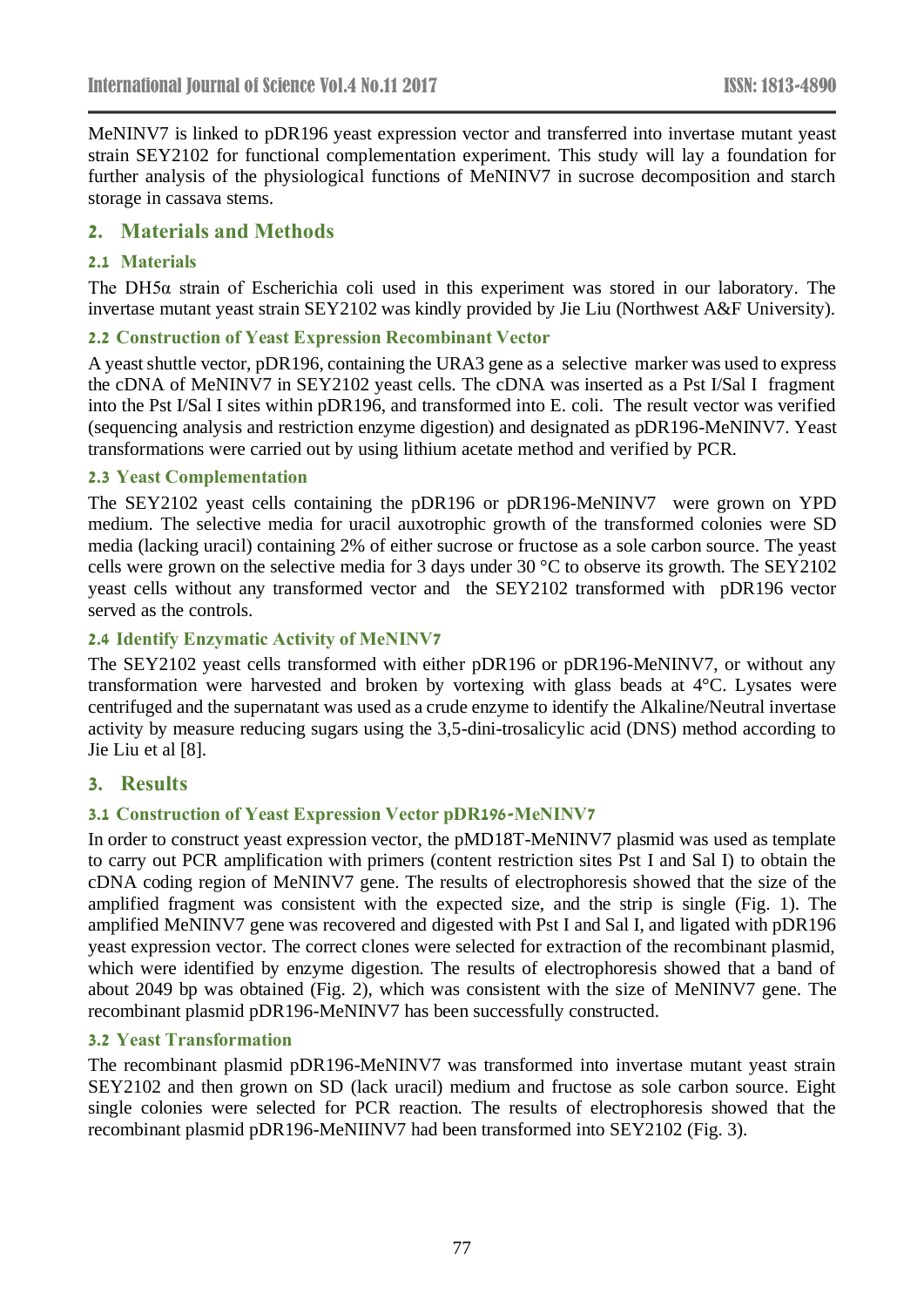

Fig. 1 The electrophoresis for PCR product of MeNINV7 geneM: DNA marker DL2000; 1: PCR product of MeNINV7 gene



Fig. 2 The electrophoresis of pDR196- MeNINV7 vector digesting by Pst I and Sal I restriction enzymes

M: DNA marker DL15000; 1: *MeNINV7* gene; 2: The electrophoresis of pDR196- *MeNINV7* vector cut by *Pst* I and *Sal* I restriction enzymes



Fig. 3 Identification of yeast by PCRM: Marker DL2000; 1~8: Yeast colony PCR; 9: Positive control; 10: Negative control

## **3.3 Functional Analysis of MeNINV7 by Yeast Complementary**

The activity of MeNINV7 was examined in the yeast mutant SEY2102, the SEY2102 carrying the empty pDR196 vector, and the recombinant pDR196-MeNINV7, respectively. The results showed that SEY2102 and SEY2102 carrying the empty pDR196 vector could not grow on the selection medium containing sucrose, as they lacked endogenous invertase activity and is unable to grow on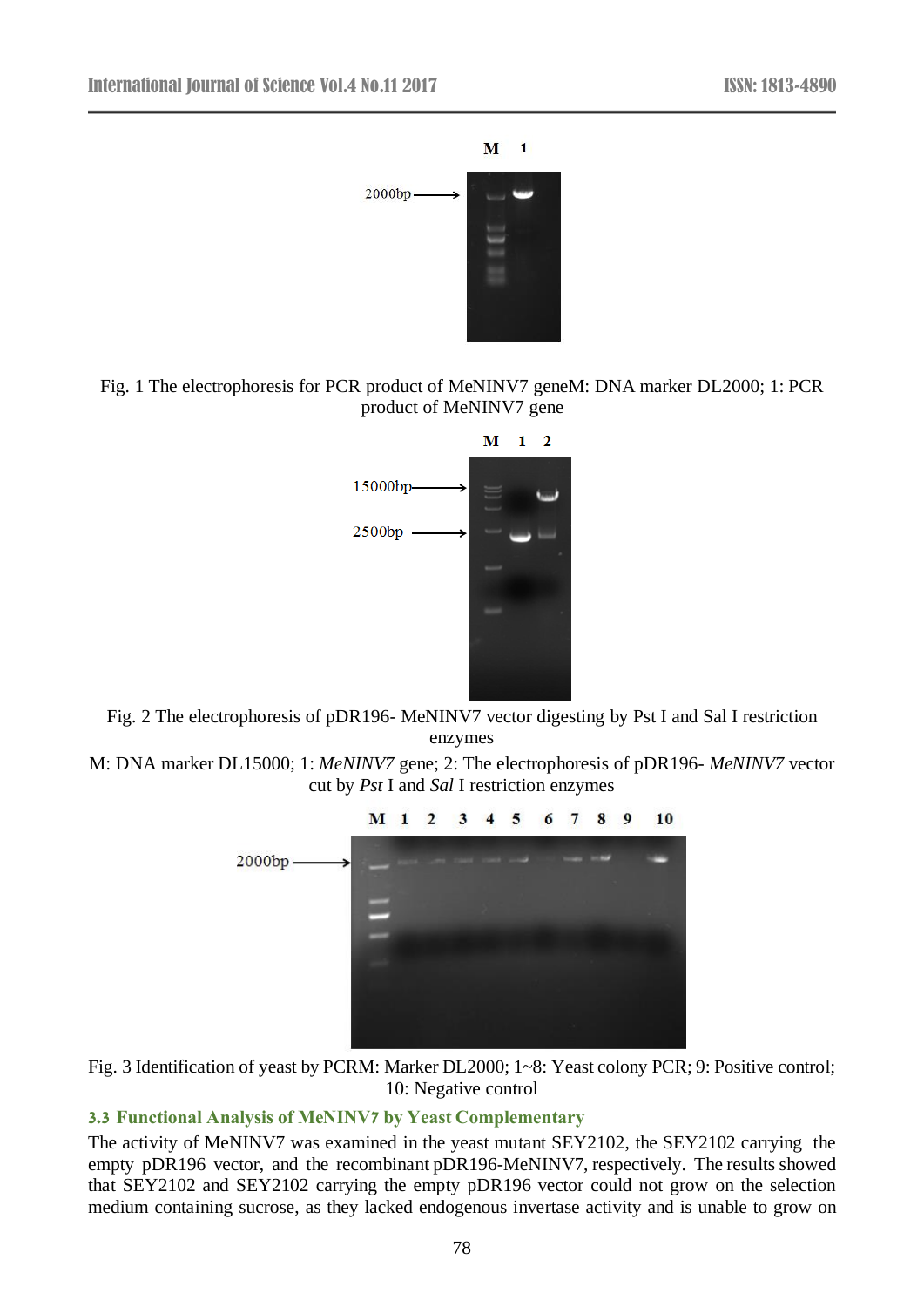sucrose as a sole carbon source; whereas the yeast cells carrying the pDR196-MeNINV7 could grow on this media (Fig. 4A). All the yeast cells SEY2102, and SEY2102 carrying the empty pDR196 or pDR196-MeNINV7 vectors could grow on the medium containing fructose (Fig. 4B). This result suggested that MeNINV7 has invertase function to catalytic the decomposition of sucrose.



Fig. 4 Invertase activity analysis of the transgenic yeast cells

pDR196-MeNINV7: the SEY2102 was transformed with pDR196- MeNINV7; pDR196: the SEY2102 was transformed with empty vector pDR196; SEY2102: the invertase mutant SEY2102; The Yeast cells were grown on SD medium with sucrose (A) or fructose (B) as the sole carbon sources at 30℃ for 3 d.

## **3.4 Alkaline/Neutral Invertase Enzyme Assay of MeNINV7**

The crude enzyme from SEY2102 yeast cells and the transformed yeast cells containing pDR196-MeNINV7 or pDR196 vectors were extracted; and identified their Alkaline/Neutral invertase activity at pH 7.5.. Generally, Sucrose was decomposed into hexose by Alkaline/Neutral invertase; and the hexose could react with the DNS reagent to form a reddish brown substance. The results showed that the crude enzyme from the SEY2102 and the SEY2102 carrying the empty pDR196 vector had no enzymatic activity; whereas the crude enzyme from the SEY2102 carrying pDR196-MeNINV7 vector had Alkaline/Neutral enzymatic activity. This result indicates that MeNINV7 catalyzes the decomposition of sucrose under Alkaline/Neutral pH conditions.



Fig. 5 Identify enzymatic activity of MeNIINV4 by DNS reaction

pDR196-MeNINV7: the SEY2102 was transformed with pDR196- MeNINV7; pDR196: the SEY2102 was transformed empty vector pDR196; SEY2102: the invertase mutant SEY2102

# **4. Conclusion**

The results of this article indicate that the expression of the MeNINV7 gene in yeast cells have a complement to the invertase mutant; and MeNINV7 protein could hydrolyze sucrose into hexose at pH 7.5. Therefore, MeNINV7 is an Alkaline/Neutral invertase.